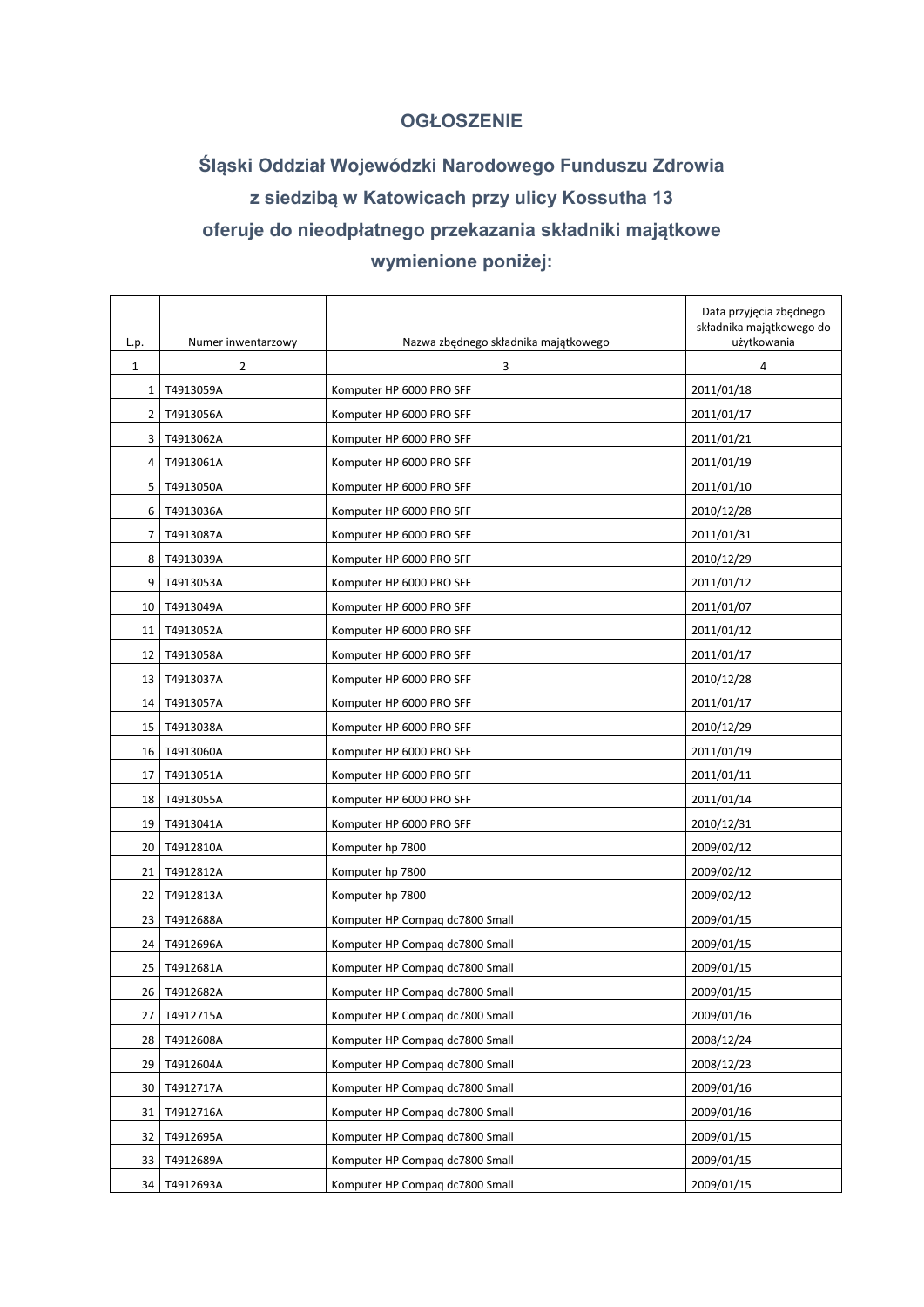| 35   | T4912680A    | Komputer HP Compag dc7800 Small | 2009/01/15 |
|------|--------------|---------------------------------|------------|
| 36 I | T4912687A    | Komputer HP Compaq dc7800 Small | 2009/01/15 |
| 37   | T4912611A    | Komputer HP Compag dc7800 Small | 2008/12/29 |
| 38   | T4912612A    | Komputer HP Compag dc7800 Small | 2008/12/29 |
| 39 I | T4912805A    | Komputer HP Compaq dc7800 Small | 2009/02/12 |
| 40   | T4912859A    | Komputer HP Compag dc7800 Small | 2009/05/29 |
| 41   | T4912718A    | Komputer HP Compag dc7800 Small | 2009/01/16 |
| 42   | T4912707A    | Komputer HP Compaq dc7800 Small | 2009/01/16 |
| 43   | T4912734A    | Komputer HP Compag dc7800 Small | 2009/01/21 |
| 44   | T4912785A    | Komputer HP Compag dc7800 Small | 2009/02/06 |
| 45   | T4912742A    | Komputer HP Compag dc7800 Small | 2009/01/27 |
| 46   | T4912798A    | Komputer HP Compaq dc7800 Small | 2009/02/11 |
| 47   | T4912797A    | Komputer HP Compag dc7800 Small | 2009/02/11 |
| 48   | T4912801A    | Komputer HP Compag dc7800 Small | 2009/02/12 |
| 49   | T4912796A    | Komputer HP Compaq dc7800 Small | 2009/02/11 |
| 50   | T4912802A    | Komputer HP Compag dc7800 Small | 2009/02/12 |
| 51 l | T4912787A    | Komputer HP Compag dc7800 Small | 2009/02/06 |
| 52   | T4912783A    | Komputer HP Compag dc7800 Small | 2009/02/05 |
| 53 I | T4912781A    | Komputer HP Compag dc7800 Small | 2009/02/04 |
| 54   | T4912780A    | Komputer HP Compag dc7800 Small | 2009/02/04 |
| 55   | T4912794A    | Komputer HP Compag dc7800 Small | 2009/02/10 |
| 56 I | T4912763A    | Komputer HP Compag dc7800 Small | 2009/01/30 |
| 57   | T4912751A    | Komputer HP Compaq dc7800 Small | 2009/01/29 |
| 58   | T4912760     | Komputer HP Compag dc7800 Small | 2009/01/30 |
| 59   | T4912762A    | Komputer HP Compag dc7800 Small | 2009/01/30 |
| 60 l | T4912728A    | Komputer HP Compaq dc7800 Small | 2009/01/21 |
| 61   | T4912737A    | Komputer HP Compag dc7800 Small | 2009/01/22 |
|      | 62 T4912724A | Komputer HP Compaq dc7800 Small | 2009/01/19 |
| 63 I | T4912729A    | Komputer HP Compag dc7800 Small | 2009/01/21 |
| 64   | T4912829A    | Komputer HP Compag dc7800 Small | 2009/03/27 |
| 65   | T4912746A    | Komputer HP Compag dc7800 Small | 2009/01/28 |
| 66   | T4912739A    | Komputer HP Compag dc7800 Small | 2009/01/23 |
| 67   | T4912683A    | Komputer HP Compag dc7800 Small | 2009/01/15 |
| 68   | T4912830A    | Komputer HP Compag dc7800 Small | 2009/03/27 |
| 69   | T4912684A    | Komputer HP Compag dc7800 Small | 2009/01/15 |
| 70   | T4912686A    | Komputer HP Compag dc7800 Small | 2009/01/15 |
| 71   | T4912761A    | Komputer HP Compag dc7800 Small | 2009/01/30 |
| 72   | T4912669A    | Komputer HP Compaq dc7800 Small | 2009/01/15 |
| 73   | T4912639A    | Komputer HP Compag dc7800 Small | 2008/12/31 |
| 74 I | T4912708A    | Komputer HP Compag dc7800 Small | 2009/01/16 |
| 75   | T4912640A    | Komputer HP Compaq dc7800 Small | 2008/12/31 |
| 76   | T4912671A    | Komputer HP Compag dc7800 Small | 2009/01/15 |
| 77   | T4912641A    | Komputer HP Compag dc7800 Small | 2008/12/31 |
| 78   | T4912675A    | Komputer HP Compaq dc7800 Small | 2009/01/15 |
|      | 79 T4912638A | Komputer HP Compag dc7800 Small | 2008/12/31 |
|      |              |                                 |            |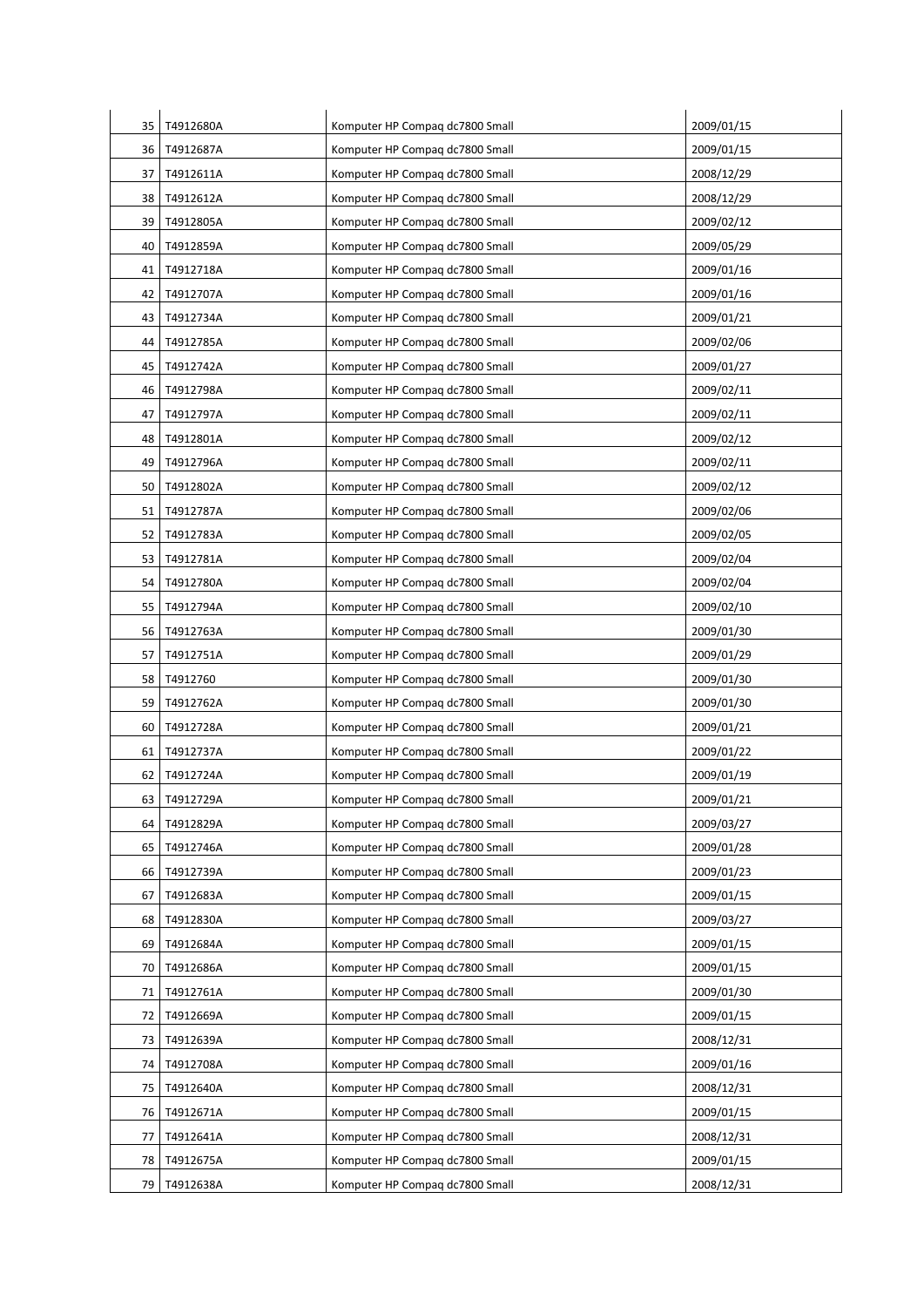| 80   | T4912834A        | Komputer HP Compag dc7800 Small                     | 2009/03/27 |
|------|------------------|-----------------------------------------------------|------------|
| 81   | T4912672A        | Komputer HP Compaq dc7800 Small                     | 2009/01/15 |
| 82   | T4912668A        | Komputer HP Compag dc7800 Small                     | 2009/01/15 |
| 83   | T4912679A        | Komputer HP Compag dc7800 Small                     | 2009/01/15 |
|      |                  |                                                     |            |
| 84   | T4912663A        | Komputer HP Compaq dc7800 Small                     | 2009/01/15 |
| 85   | T4912662A        | Komputer HP Compag dc7800 Small                     | 2009/01/15 |
| 86   | T4912692A        | Komputer HP Compaq dc7800 Small                     | 2009/01/15 |
| 87   | T4912833A        | Komputer HP Compaq dc7800 Small                     | 2009/03/27 |
| 88   | T4912658A        | Komputer HP Compag dc7800 Small                     | 2009/01/15 |
| 89   | T4912655A        | Komputer HP Compaq dc7800 Small                     | 2009/01/15 |
| 90   | T4912824A        | Komputer HP Compaq dc7800 Small                     | 2009/03/27 |
| 91   | T4912920A        | Komputer przenośny HP 6930p                         | 2009/12/04 |
| 92 I | T4912907A        | Komputer przenośny HP 6930p                         | 2009/11/17 |
| 93 I | T4912906A        | Komputer przenośny HP 6930p                         | 2009/11/17 |
| 94   | T4912914A        | Komputer stacjonarny HP Compag dc7900ultra slim     | 2009/11/26 |
| 95   | T4912925A        | Komputer stacjonarny HP Compag dc7900ultra slim     | 2009/12/08 |
| 96 I | T4912917A        | Komputer stacjonarny HP Compaq dc7900ultra slim     | 2009/11/30 |
| 97   | T4912939A        | Komputer stacjonarny HP Compaq dc7900ultra slim     | 2009/12/31 |
| 98   | T4912464         | Komputer stacjonarny HP TOP Config dc 7700 Core2Duo | 2008/03/17 |
| 99   | T4912386         | Komputer stacjonarny HP TOP Config dc 7700 Core2Duo | 2008/01/22 |
| 100  | T4912427         | Komputer stacjonarny HP TOP Config dc 7700 Core2Duo | 2008/02/28 |
| 101  | T4912561         | Komputer stacjonarny HP TOP Config dc 7700 Core2Duo | 2008/08/11 |
| 102  | T4912282         | Komputer stacjonarny HP TOP Config dc 7700 Core2Duo | 2007/11/19 |
| 103  | T4912560         | Komputer stacjonarny HP TOP Config dc 7700 Core2Duo | 2008/08/11 |
| 104  | T4912372         | Komputer stacjonarny HP TOP Config dc 7700 Core2Duo | 2008/01/08 |
| 105  | T4912547         | Komputer stacjonarny HP TOP Config dc 7700 Core2Duo | 2008/07/09 |
|      | 106   T4912385   | Komputer stacjonarny HP TOP Config dc 7700 Core2Duo | 2008/01/22 |
|      | 107 T4912461     | Komputer stacjonarny HP TOP Config dc 7700 Core2Duo | 2008/03/17 |
|      | 108   T4912475B1 | Monitor HP L1950g                                   | 2009/12/04 |
|      | 109   T4912289B1 | Monitor HP L1950g                                   | 2009/12/21 |
| 110  | T4911991B1       | Monitor HP L1950g                                   | 2009/12/04 |
| 111  | T4912336B1       | Monitor HP L1950g                                   | 2009/12/16 |
| 112  | T4912324B2       | Monitor HP L1950g                                   | 2009/12/16 |
| 113  | T4912294B1       | Monitor HP L1950g                                   | 2009/12/21 |
| 114  | T4912539B1       | Monitor HP L1950g                                   | 2009/12/14 |
|      | 115   T4912059B1 | Monitor HP L1950g                                   | 2009/12/23 |
|      | 116   T4912043B1 | Monitor HP L1950g                                   | 2009/12/23 |
| 117  | T4910178B1       | Monitor HP L1950g                                   | 2010/05/07 |
|      | 118   T4911786B1 | Monitor HP L1950g                                   | 2009/12/07 |
| 119  | T4912273B1       | Monitor HP L1950g                                   | 2009/11/26 |
| 120  | T4911977B1       | Monitor HP L1950g                                   | 2009/12/30 |
|      | 121   T4912293B1 | Monitor HP L1950g                                   | 2009/12/21 |
| 122  | T4912927B        | Monitor HP L1950g                                   | 2009/12/11 |
| 123  | T4912913B        | Monitor HP L1950g                                   | 2009/11/25 |
|      | 124 T4912831B    | Monitor LCD hp L1950 19"                            | 2009/03/27 |
|      |                  |                                                     |            |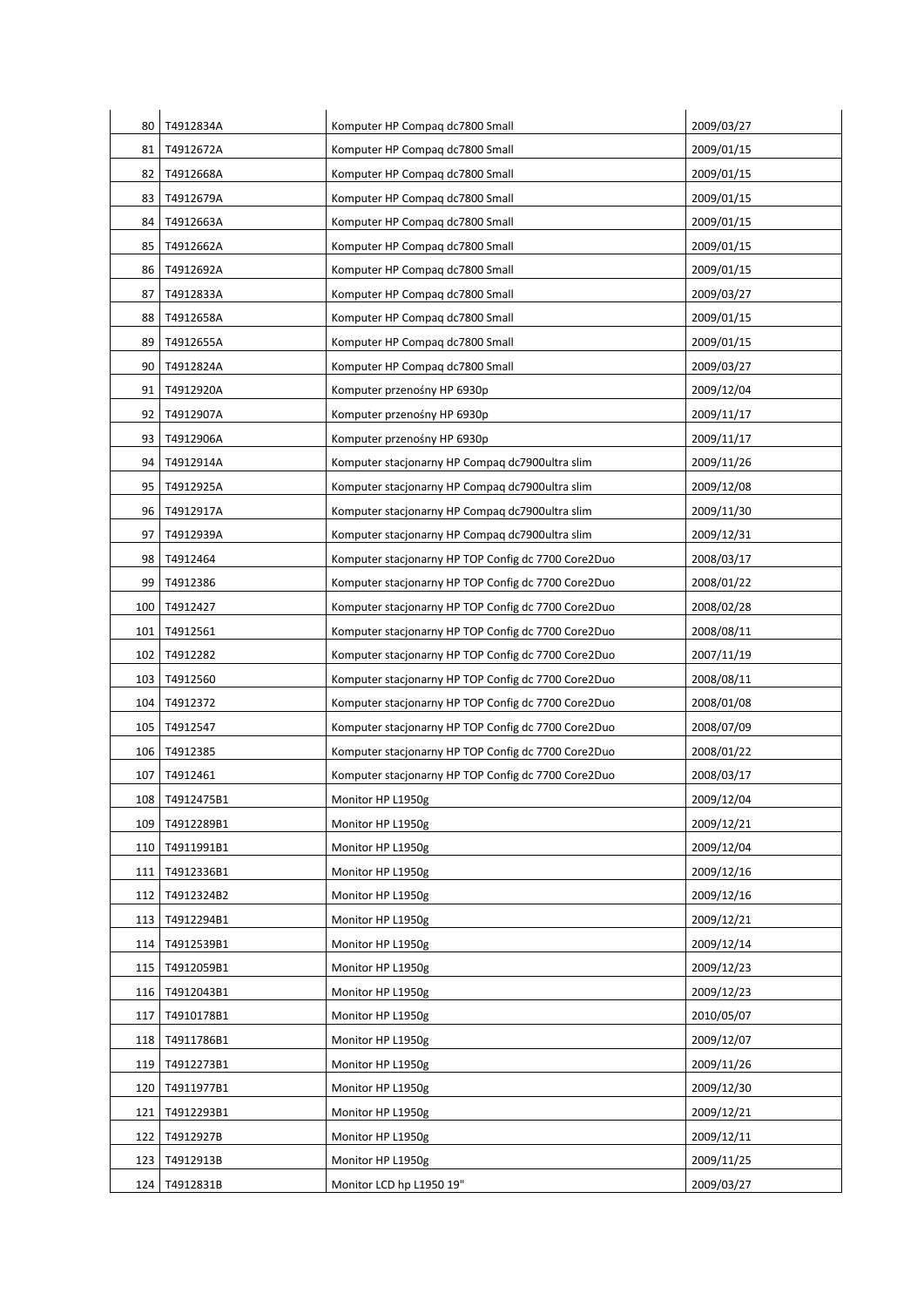| 125   | T4912810B       | Monitor LCD hp L1950 19"               | 2009/02/12 |
|-------|-----------------|----------------------------------------|------------|
| 126   | T4912365B       | Monitor LCD Maxdata Belinea 101728/17' | 2007/12/24 |
| 127   | T4912328B       | Monitor LCD Maxdata Belinea 101728/17" | 2007/12/04 |
| 128   | T4912351B       | Monitor LCD Maxdata Belinea 101728/17" | 2007/12/19 |
| 129   | T4912467B       | Monitor LCD Maxdata Belinea 101728/17" | 2008/03/19 |
|       | 130   T4912291B | Monitor LCD Maxdata Belinea 101728/17" | 2007/11/20 |
| 131   | T4912509B       | Monitor LCD Maxdata Belinea 101728/17" | 2008/04/18 |
| 132   | T4912383B       | Monitor LCD Maxdata Belinea 101728/17" | 2008/01/22 |
| 133   | T4912380B       | Monitor LCD Maxdata Belinea 101728/17" | 2008/01/18 |
| 134   | T4912387B       | Monitor LCD Maxdata Belinea 101728/17" | 2008/01/23 |
| 135   | T4912337B       | Monitor LCD Maxdata Belinea 101728/17" | 2007/12/05 |
|       | 136   T4912518B | Monitor LCD Maxdata Belinea 101728/17" | 2008/04/25 |
| 137   | T4912760B       | Monitor Nec LCD 19"                    | 2009/01/30 |
|       |                 |                                        |            |
| 138   | T4912728B       | Monitor Nec LCD 19"                    | 2009/01/21 |
| 139   | T4912753B       | Monitor Nec LCD 19"                    | 2009/01/30 |
| 140   | T4912005B2      | Monitor Nec LCD 19"                    | 2009/03/30 |
| 141 I | T4912801B       | Monitor Nec LCD 19"                    | 2009/02/12 |
| 142   | T4912762B       | Monitor Nec LCD 19"                    | 2009/01/30 |
| 143   | T4912731B       | Monitor Nec LCD 19"                    | 2009/01/21 |
| 144   | T4912752B       | Monitor Nec LCD 19"                    | 2009/01/30 |
| 145   | T4912680B       | Monitor Nec LCD 19"                    | 2009/01/15 |
| 146   | T4912806B       | Monitor Nec LCD 19"                    | 2009/02/12 |
| 147   | T4912603B       | Monitor Nec LCD 19"                    | 2008/12/23 |
| 148   | T4912798B1      | Monitor Nec LCD 19"                    | 2009/02/11 |
| 149   | T4912641B       | Monitor Nec LCD 19"                    | 2008/12/31 |
| 150   | T4911984B2      | Monitor Nec LCD 19"                    | 2009/05/25 |
| 151   | T4912778B       | Monitor Nec LCD 19"                    | 2009/02/03 |
|       | 152 T4912789B   | Monitor Nec LCD 19"                    | 2009/02/06 |
| 153   | T4912744B       | Monitor Nec LCD 19"                    | 2009/01/28 |
| 154   | T4912783B       | Monitor Nec LCD 19"                    | 2009/02/05 |
| 155   | T4912611B       | Monitor Nec LCD 19"                    | 2008/12/29 |
| 156   | T4912799B       | Monitor Nec LCD 19"                    | 2009/02/11 |
| 157   | T4912670B       | Monitor Nec LCD 19"                    | 2009/01/15 |
| 158   | T4912678B       | Monitor Nec LCD 19"                    | 2009/01/15 |
| 159   | T4912687B       | Monitor Nec LCD 19"                    | 2009/01/15 |
| 160   | T4912682B       | Monitor Nec LCD 19"                    | 2009/01/15 |
| 161   | T4912693B       | Monitor Nec LCD 19"                    | 2009/01/15 |
| 162   | T4912689B       | Monitor Nec LCD 19"                    | 2009/01/15 |
| 163   | T4912725B       | Monitor Nec LCD 19"                    | 2009/01/19 |
| 164   | T4912681B       | Monitor Nec LCD 19"                    | 2009/01/15 |
| 165   | T4912674B       | Monitor Nec LCD 19"                    | 2009/01/15 |
| 166   | T4912711B       | Monitor Nec LCD 19"                    | 2009/01/16 |
| 167   | T4912709B       | Monitor Nec LCD 19"                    | 2009/01/16 |
| 168   | T4912726B       | Monitor Nec LCD 19"                    | 2009/01/20 |
|       |                 |                                        |            |
| 169   | T4912671B       | Monitor Nec LCD 19"                    | 2009/01/15 |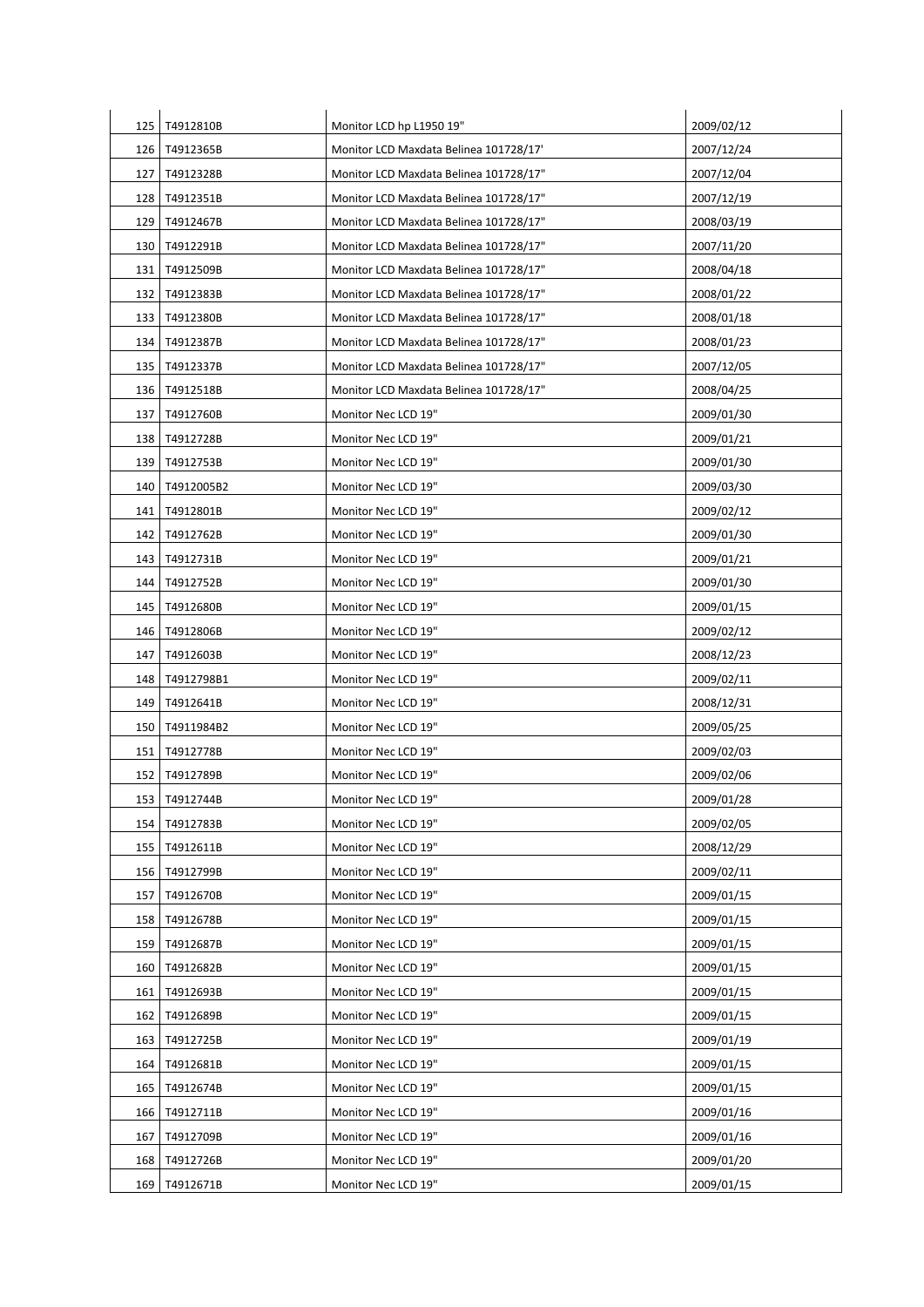| 170 | T4912827B        | Monitor Nec LCD 19"     | 2009/03/27 |
|-----|------------------|-------------------------|------------|
| 171 | T4912602B        | Monitor Nec LCD 19"     | 2008/12/22 |
|     | 172   T4912834B  | Monitor Nec LCD 19"     | 2009/03/27 |
| 173 | T4912661B        | Monitor Nec LCD 19"     | 2009/01/15 |
| 174 | T4912736B        | Monitor Nec LCD 19"     | 2009/01/22 |
|     | 175 T4912858B    | Monitor Nec LCD 19"     | 2009/05/29 |
| 176 | T4912675B        | Monitor Nec LCD 19"     | 2009/01/15 |
| 177 | T4912673B        | Monitor Nec LCD 19"     | 2009/01/15 |
| 178 | T4912665B        | Monitor Nec LCD 19"     | 2009/01/15 |
| 179 | T4912833B        | Monitor Nec LCD 19"     | 2009/03/27 |
| 180 | T4912638B        | Monitor Nec LCD 19"     | 2008/12/31 |
| 181 | T4912657B        | Monitor Nec LCD 19"     | 2009/01/15 |
|     | 182   T4912655B  | Monitor Nec LCD 19"     | 2009/01/15 |
| 183 | T4912656B        | Monitor Nec LCD 19"     | 2009/01/15 |
| 184 | T4912666B        | Monitor Nec LCD 19"     | 2009/01/15 |
| 185 | T4912804B        | Monitor Nec LCD 19"     | 2009/02/12 |
|     | 186 T4912717B    | Monitor Nec LCD 19"     | 2009/01/16 |
| 187 | T4912435         | Notebook HP 2510p+torba | 2008/02/26 |
| 188 | T4912496D        | Stacja dokująca HP      | 2009/01/15 |
|     | 189 T4912381D    | Stacja dokująca HP      | 2009/02/02 |
| 190 | T4912505D        | Stacja dokująca HP      | 2009/02/02 |
| 191 | T4912417D        | Stacja dokująca HP      | 2009/02/02 |
| 192 | T4912407D        | Stacja dokująca HP      | 2009/02/02 |
|     | 193   T4912529D  | Stacja dokująca HP      | 2009/02/02 |
|     | 194 T4912498D    | Stacja dokująca HP      | 2009/02/02 |
|     | 195 T4912541D    | Stacja dokująca HP      | 2009/02/02 |
|     | 196   T4912504D2 | Stacja dokująca HP      | 2009/05/29 |
|     | 197 T4912527D    | Stacja dokująca HP      | 2009/02/02 |
| 198 | T4912540D        | Stacja dokująca HP      | 2009/02/02 |
| 199 | T4912502D        | Stacja dokująca HP      | 2009/03/30 |
| 200 | T4912412D        | Stacja dokująca HP      | 2009/02/12 |
| 201 | T4912503D        | Stacja dokująca HP      | 2009/03/30 |
| 202 | T4912343D        | Stacja dokująca HP      | 2009/05/25 |
| 203 | T4912551D        | Stacja dokująca HP      | 2009/02/02 |
| 204 | T4912722D        | Stacja dokująca HP      | 2009/01/16 |
| 205 | T4912303D        | Stacja dokująca HP      | 2009/02/17 |
| 206 | T4912720D        | Stacja dokująca HP      | 2009/01/16 |
| 207 | T4912944         | Stacja dokująca HP      | 2009/12/31 |
| 208 | T4912959         | Stacja dokująca HP      | 2009/12/31 |
| 209 | T4912912A        | Stacja dokująca HP      | 2009/11/24 |
| 210 | T4912906A        | Stacja dokująca HP      | 2009/11/17 |
| 211 | T4912909A        | Stacja dokująca HP      | 2009/11/19 |
|     | 212 T4912918A    | Stacja dokująca HP      | 2009/11/30 |
|     |                  |                         |            |